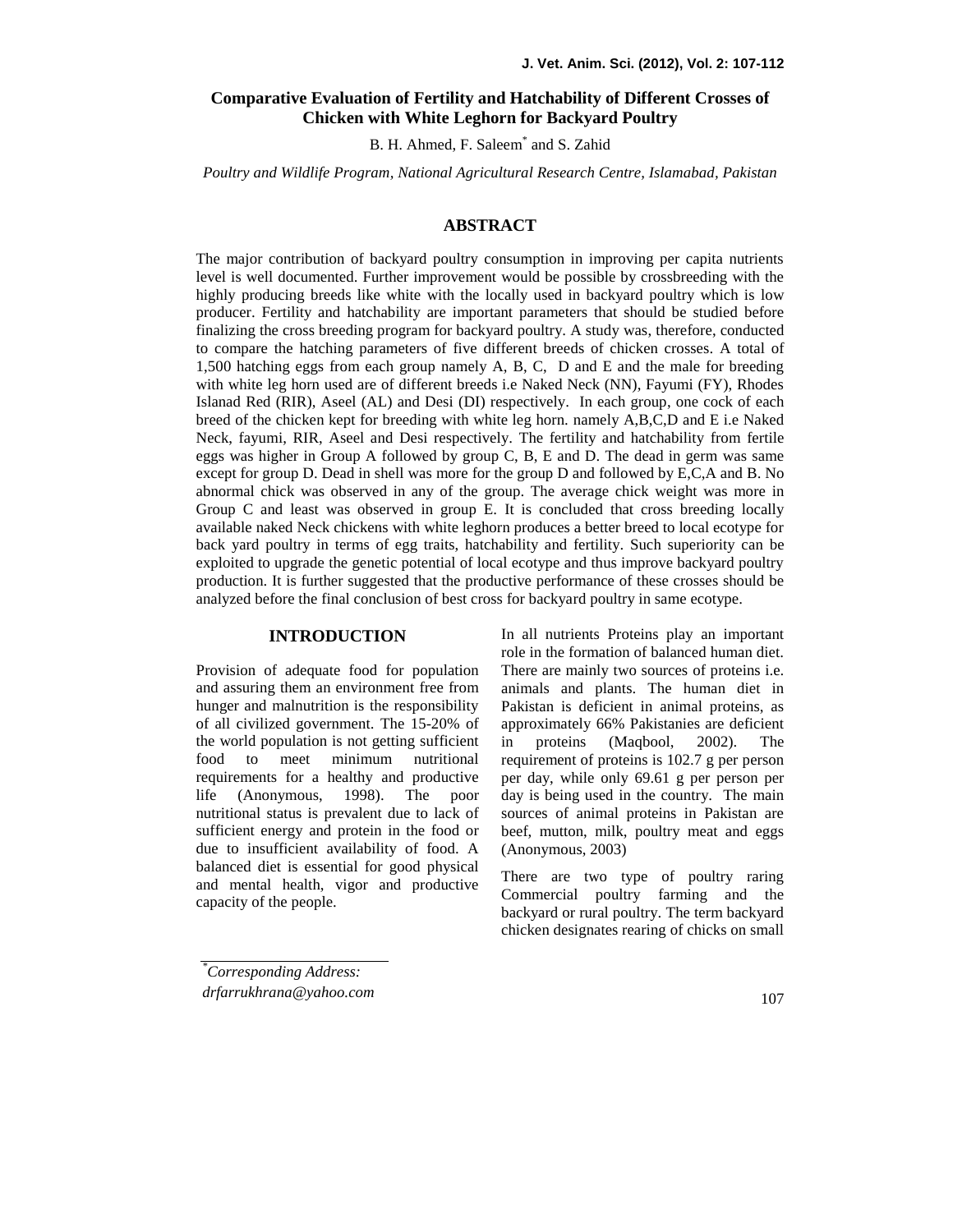scale (10-12 birds) for family use and up to some extent for generation of cash income (Qureshi, 1985). Bessei (1989) and Farooq and Mian (2001) reported that chicken kept on small farms under extensive management system considerably contributed to the cash income of the rural families in most of the third world countries. Prior to the establishment of commercial poultry sector in Pakistan, household chicken was the only source of eggs and poultry meat supply (Mian, 1994). The commercial poultry sector has been expanded rapidly during the last three decades by importing and rearing highly productive birds, yet rural poultry is still a significant source of egg and meat in the country. Such birds are expected to produce high number of eggs if properly managed and introduction of high producing blood through cross breeding. However, mortality rates would be high and egg production would be poor if the chicken are not properly vaccinated and managed. Naila et al. (2001) reported higher mortality in non-vaccinated flocks, while Farooq et al. (2002) reported poor production performance of backyard chicken under poor management condition.

The high yielding birds are naturally lack of immune-competence against the common poultry disease, as much of the nutrients are divert for the growth and less is available for immunity. On the other hand the desi/rural have well adapted to the environment and got the immunity against prevailing diseases. The intensive poultry population concentrated in relatively small area is always a constant threat for disease outbreaks quite often. Concentration of heavy poultry population in small area also causes environmental pollution. There are serious arguments for the large scale intensification of poultry rearing from the economical and environmental points of view.

Fertility and hatchability are major determinant of profitability in the hatchery

enterprise (Peter et al, 2008) and it became more vital as for as parent stock are kept to produce high producing crossbred. Wolc and clori, 2009 describe that the fertility and hatchability are susceptible to genetics and environmental factors arising from various source and there are several factors that influence hatchability of eggs like preincubation storage time, fertility and incubation condition such as temperature, humidity, ventilation, position, egg turning and candling. Zelleke et al. (2005) concluded that both sexes are responsible for the poor fertility in Rhode Island Red. Other factors that can have considerable influence on hatchability include nutrition of the breeding hen, genetic constitution of the embryo, disease, egg size, age and shell quality King' ori (2011). Egg weight, fertility, hatchability and late embryonic mortality varied greatly between feed regimes (Lariviere et al*.,* 2009). Brillard (2003) described that hen ability to mate successfully, store sperm, ovulate and egg cell and finally produce a suitable environment for the formation and development of the embryo all factors that affect in production of fertile eggs in other hand (Wilson et al., 1979; Brillard, 2003) and Gheisari et al. (2011) mention fertility also depends on the ability of cock to mate successfully, quantity of semen deposited.

The experiment was designed to evaluate fertility and hatchability of different crosses of the chicken Asel, Fayumi, Necked neck, Desi and RIR cocks with White leghorn hens to produce high producing crossbred for backyard poultry.

## **MATERIALS AND METHODS**

The study was carried out at Poultry and Wildlife Program at National Agricultural Research Centre, Islamabad. The experiment was divided into five groups namely A, B, C, D and E and in which the male for breeding with white leg horn used are of different breeds, i.e., Naked Neck (NN), Fayumi (FY),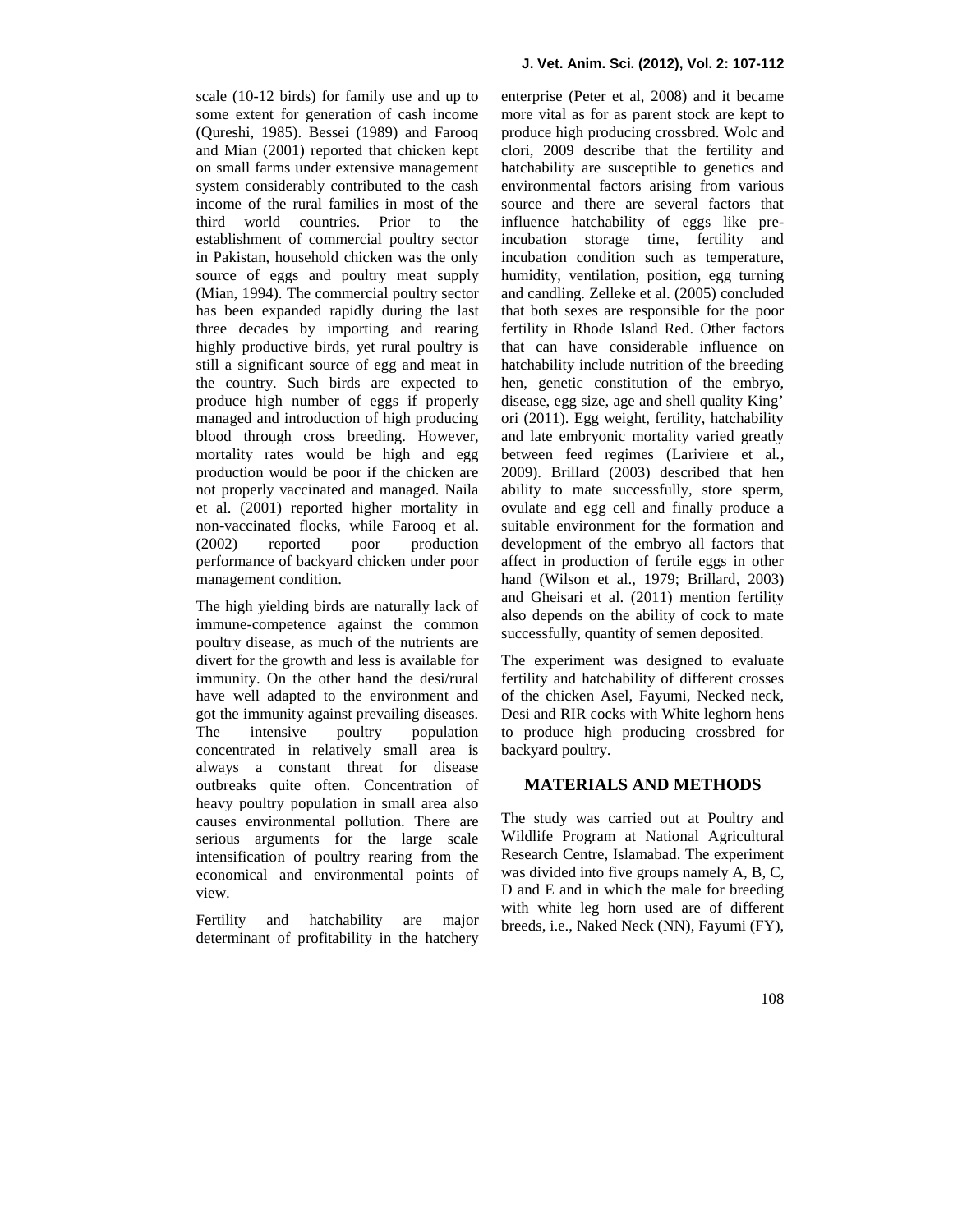Rhodes Islanad Red (RIR), Aseel (AL) and Desi (DI) respectively. In each group one cock of each breed of the chicken kept for breeding with white leg horn. The selection has been done in the male flock of above mentioned five breeds and also for 30 White leghorn laying hens of same age and size for each group. The birds were housed in two sides open concrete house filled with saw dust. All birds expose natural daylight and the artificial light up to 16 hours. All birds were given standard commercial layer feed and water according to the age and need of the birds i.e., 100gms /bird at the age of laying. The groups were provided with laying nests filled with straw dust for laying eggs. A total of 1500 hatching eggs were collected, 300 eggs from each group in triplicate. Selection of hatching eggs was done on their uniform size, good shape and clean shell. The average weight of hatching eggs was calculated in grams by using digital balance. All eggs cleaned with the disinfectant before transport to hatchery. At hatchery all eggs were fumigated with potassium permanganate and formalin and set in a same incubator which was already disinfected. Candling was done on  $7<sup>th</sup>$  and 14<sup>th</sup> day of incubation for the identification and removal of infertile and dead embryos. On  $21<sup>st</sup>$  day the number of hatched chicks

including the normal, abnormal chicks, dead chicks in shell and after hatch counted separately according to the groups. Digital balance was used to measure the average weight of day-old chicks.

#### **RESULTS**

The different hatchability traits as influenced by breeding of different cocks of the chicken kept for breeding with white leg horn that were five breeds i.e Naked Neck (NN), Fayumi (FY), Rhodes Islanad Red (RIR), Aseel (AL) and Desi (DI) is presented in table 1.The average weight of eggs (g) was highest for Naked Neck (NN) (59.1) fallowed by RIR and Aseel (59.1) and Fayumi (57.9) and least being Desi (50.1). The average weight of day old chicks (g) was highest for RIR (36.1) fallowed by Aseel 35.9, naked neck (NN) (34.6), Fayumi (33.4) and least being Desi (30.2). Hatchability from fertile eggs (%) was higher for naked neck (90.6%) then the RIR (87%), Fayumi (84.6%), Desi (82.6%) and least 55% in Aseel. The dead in germ was highest in Aseel (5.4%) and fallowed (4.6%) in Desi and rest was same as 2.4%. there was no abnormal day old chick was observed in any treatment.

**Table 1** Effects of different crosses of white leghorn layer on the different hatchability traits

| Variable                                 | WLHxNN | WLHxFavumi | <b>WLHxRIR</b> | WLHxAseel | WLHxDesi |
|------------------------------------------|--------|------------|----------------|-----------|----------|
| Average egg weight (g)                   | 59.3   | 57.9       | 59.1           | 59.1      | 50.1     |
| Average chick weight $(g)$               | 34.6   | 33.4       | 36.1           | 35.9      | 30.2     |
| Fertility $(\%)$                         | 90.6   | 84.6       | 87             | 55        | 82.6     |
| Hatchability from fertile<br>eggs $(\%)$ | 85.3   | 84.6       | 83.9           | 57.5      | 76.2     |
| Dead in germ                             | 2.0    | 2.0        | 2.0            | 2.3       | 2.0      |
| Dead in shell                            | 2.4    | 2.4        | 2.6            | 5.4       | 4.6      |
|                                          |        |            |                |           |          |

### **DISCUSSION**

The result of the study showed that the differences in breed on the different hatchability parameters. As these characteristics are genetically controlled

(Merat, 1990, Islam et al., 2002). The results of this experiment are in line with the fact that fertility and hatchability performance of eggs are genitically depended on genetic factors. (Islam et al., 2002) also in agreement with that fertility and hatchability are inter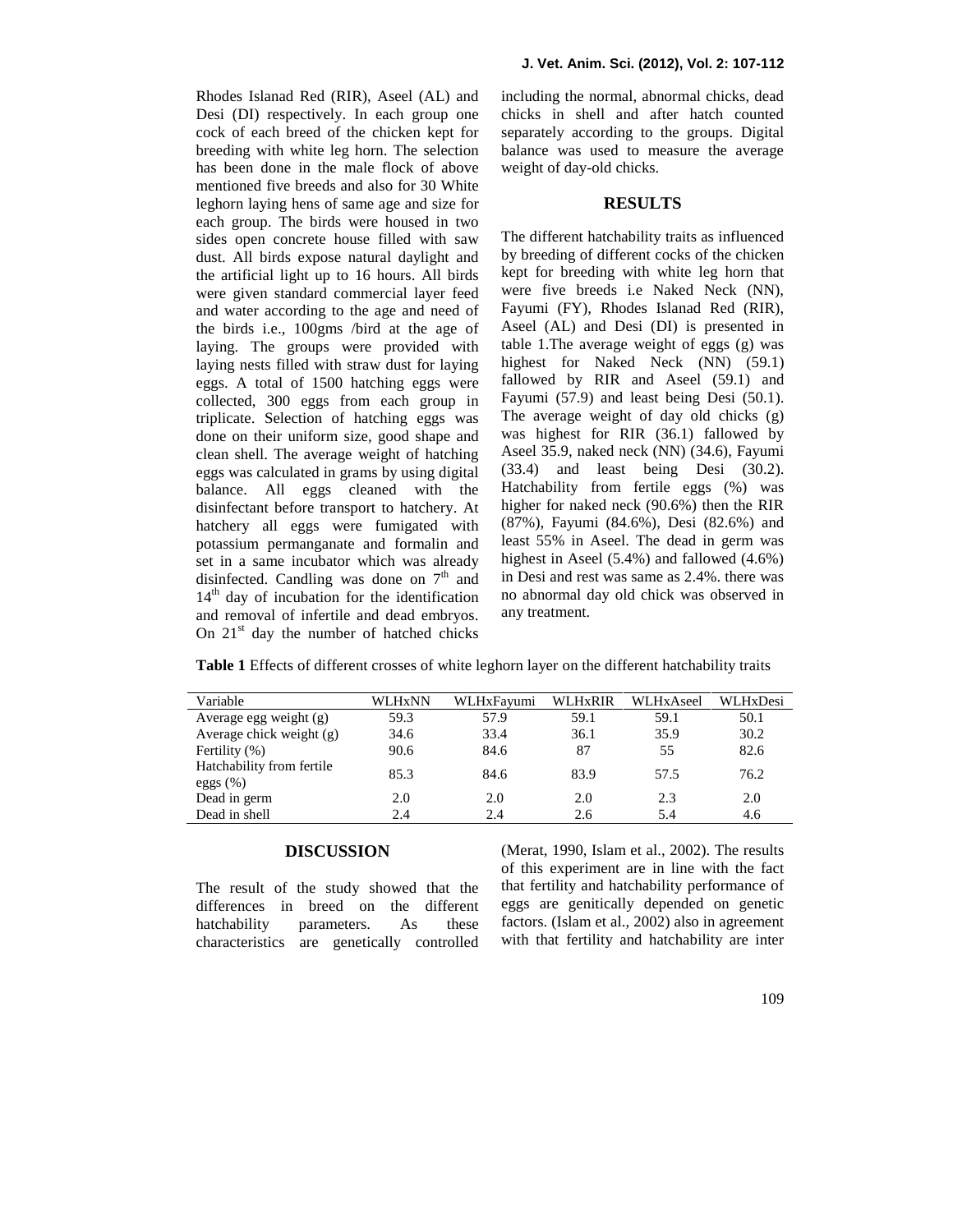related trades and varies among breeds and (Malago and Baitilwake, 2009) also concluded that Fertility was influenced by crossing two divergent strains. In the present study, fertility and the hatchability trade affected by the difference in cross breeding. in this study dead in germ found to be no significantly different but the late embryonic mortality or the dead in shell in different crosses observed this is in agreement with the finding by Durmus et., (2010) who reported fertility late period embryonic mortality dead in shell hatchability of the fertile eggs and early embryonic mortality differs between genotypes. Also Fairchild et al., (2002) who also reported that egg fertility and embryonic mortality among factors that affect hatchability. The current study also had significant affect on the day old chick weight. This is in agreement with Raju et al., (1997) who reported that day old chicks weight increased significantly with increase in egg weight and could be due to difference in genetic makeup of chicken. The late embryonic mortality is not uncommon and may be due to non-genetic factors. For example Weis (1991) observed from his study on guinea fowls that the highest embryonic mortality occurred before hatching. A number of factors including egg age (Tarongoy et al 1990), storage condition (Brah and Sandhu 1989), age of flock (Rogue and Soares 1994; Buhr 1995), system of husbandry and rearing technology (Weis 1991), mating system (Gebhardt- Henrich and Marks 1991), incubation relative humidity and eggs turning angle (Permsak 1996) have been shown to  $\frac{20}{2}$ <br>influence the hatchability of poultry eggs Buhr. R. influence the hatchability of poultry eggs. Improved management of eggs during incubation may therefore help to increase the hatchability of eggs.

#### **Conclusion**

The breed had significant effect on the different hatchability parameters namely fertility and hatchability. In present it has been observed that cross of White leghorn

and Naked Neck found best in fertility and hatchability with minimal dead in shell and dead in germ percentage. It observed that there was no abnormal chick found in any of treatment group. It is concluded that cross breeding locally available naked Neck chickens with white leghorn produces a better breed to local ecotype for back yard poultry in terms of egg traits, hatchability and fertility. Such superiority can be exploited to upgrade the genetic potential of local ecotype and thus improve backyard poultry production but it is suggested that the productive performance of these crosses should be analyzed before the final conclusion of best cross for backyard poultry in same ecotype.

### **REFERENCES**

- Anonymous. 1998. Food for all. World Food Programme, United Nations, Rome, Italy.
- Anonymous. 2003. Economic Survey of Pakistan, Ministry of Finance, Planning and Development, Government of Pakistan, Islamabad.
- Bessei, W. 1989. The problems of extension in rural poultry production in developing countries. *European Poultry Science,* 53: 1-7.
- Brah, G. S., and J. S. Sandhu. 1989. Preincubation storage of guinea fowl eggs in cooling cabinet vs. room: Effect on hatchability components. *Tropical Agriculture (Trinidad and Tobago),* 66: 265- 268.
- J. 1995. Incubation relative humidity effects on allantoic fluid volume and hatchability. *Poultry Science,* 74: 874-884.
- Brillard. J. P. 2003. Practical aspects of fertility in poultry. *World's Poultry Science Journal*, 59:441-446.
- Durmus, I., H. Goger, S. E. Demirtas and S. Yurtogullari. 2010. Comparison of rapid and slow feathering egg layers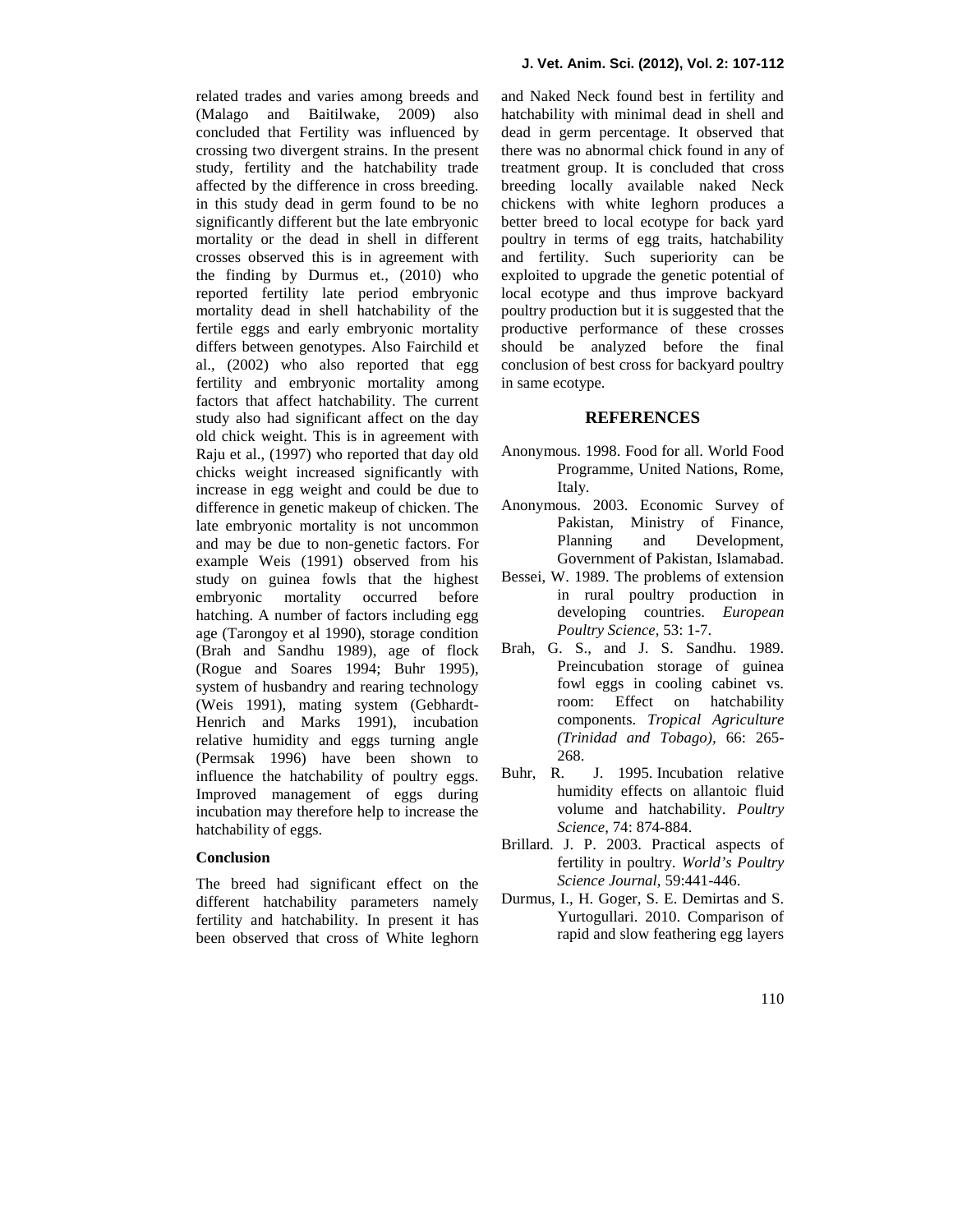with respect to egg production and hatchability parameters. *Asian Journal of Animal and Veterinary Advances*, 5:66-71.

- Elibol, O., S. D. Peak and J. Brake. 2002. Effect of flock age, length of egg storage and frequency of turning during storage on hatchability of broiler hatching eggs. *Poultry Science,* 81: 945-950.
- Fairchild, B. D., V. L. Christensen, J. L. Grimes, M. J. Wineland, and L. G. Bagley. 2002. Hen age relationship with embryonic mortality and fertility in commercial turkeys. *Journal of Applied Poultry Research*, 11: 260–265.
- Farooq, M. and M. A. Mian. 2001. Contribution of backyard chicken to household economy produced by non member and member farmers of Women in Development under Sarhad Rural Support Program in Charsadda, Pakistan. A case study. *Journal of Rural Development and. Administration*, 33: 89-97.
- Farooq, M., N. Gul, N. Chand, F. R. Durrani, A. Khurshid, J. Ahmed, A. Asghar, and Zahir-ud-Din. 2002. Production performance of backyard chicken under the care of women in Charsadda, Pakistan. *Livestock Research for Rural Development*, 14:1.
- Gebhardt-Henrich, S. G. and H. L. Mark. 1991. The effect of switching males among caged females on egg production and hatchability in Japanese quail. *Poultry Science,* 70:1845-1847.
- Gheisari, A. A., P. Ghayor , S. Eghbal-Saeid, M. Toghyani and A. A. Najafi. 2011. Effect of different dietary levels of rapeseed meal on reproductive performance of iranian indigenous breeder hens. *Asian Journal of Animal and Veterinary Advances*, 6: 62-70.
- Islam, M. S., M. A. R. Howlider, F. Kabir and J. Alam. 2002. Comparative assessment of fertilty and hatchability of Barred Plymouth Rock, White Leghorn, Rhode island Red and White Rock hen. *International Journal of Poultry Science*, 1: 85-90.
- Jayarajan, S. 1992. Seasonal variation in fertility and hatchability of chicken eggs. *Indian Journal of Poultry Science,* 27: 36-39.
- Maqbool, A. 2002. Marketing of commercial poultry, poultry meat and eggs in Faisalabad City. M. Sc.Thesis University of Agriculture, Faisalabad, Pakistan.
- Mian, M. A. 1994. Poultry production. In: "Animal Husbandry", National Foundation. Pakistan.
- Malago, J. J., and M. A. Baitilwake. 2009. Egg traits, fertility, hatchability and chick survivability of Rhode Island Red, local and crossbred chickens. *Tanzania Veterinary Journal* 26: 24-36.
- King'ori, A. M. 2011. Review of the factors that influence egg fertility and hatchability in poultry. *International Journal of Poultry Science*, 10: 483-492.
- Lariviere, J. M., C. Michaux, F. Farnir, J. Detillux, V. Verleyen and P. Leroy. 2009. Reproductive performance of the ardennaise chicken breed under traditional and modern breeding management systems. *International Journal of Poultry Science*, 8: 446- 451.
- Mebratu, G. 1997. Experiences from an FAO Poultry Development Project in Ethiopia. In: Sustainable Rural Poultry Production in Africa. Sonaiya, E. B. (Ed.). International Livestock Research Institute, Addis Ababa, Ethiopia, pp: 57-65.